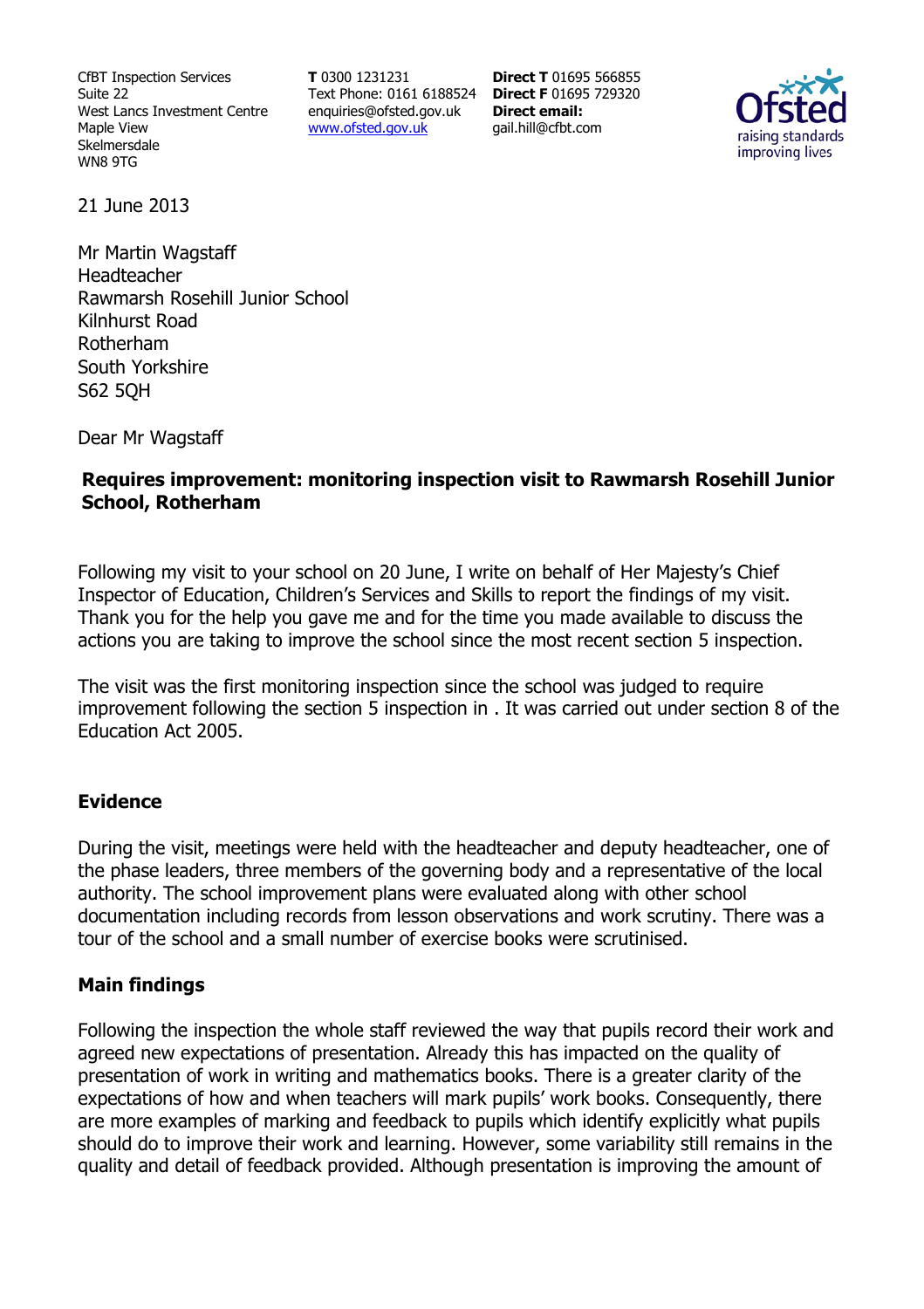work produced by some pupils remains low. Staff development has included opportunities for a large proportion of teachers to visit other schools to observe good or better teaching but this has yet to impact on the quality of teaching in the school.

Planned actions are generally appropriate with clear success criteria. The two phase leaders and senior leaders undertake regular formal and informal observations of teaching, scrutiny of work and analysis of assessment information. Consequently, they have a good overview of the quality of work of each teacher. However, the detail that is provided to each teacher by way of written feedback is not always specific enough to ensure that practice is improved. The work and impact of the two phase leaders have improved; both have an accurate understanding of the quality of work within their team and have begun to provide help and guidance to individual teachers. This is beginning to have impact on the quality of teaching and on the work produced by pupils. However, although positive in impact there is not a uniform approach to how they fulfil their roles or how they evidence the advice and guidance they provide.

Governors continue to know the school and its work well and are providing appropriate challenge and support. They receive regular reports and ask questions about the impact of planned developments but there is not a clarity of what or when information will be provided to enable governors to evaluate the impact of planned developments.

Senior leaders and governors are taking effective action to tackle the areas requiring improvement identified at the recent section 5 inspection. The school should take further action to:

- Ensure that the raised expectations of the quality of pupils' recorded work is extended to the quantity of work produced.
- Make sure that formal written evaluations of lessons identify clearly the impact of teaching on learning and how the performance of teachers can be improved.
- Clarify the expectations and approach to the role of phase leaders.
- Ensure that leaders and governors are clear about the information that will be provided to governors in order that they are able to evaluate the impact of planned improvements.

Ofsted may carry out further visits and, where necessary, provide further support and challenge to the school until its next section 5 inspection.

## **External support**

The local authority provides appropriate support. For example local authority officers have supported the writing of the post inspection action plan and provided support to individual teachers. School leaders are engaging well with partner schools, including local leaders of education to moderate and refine the school's self–evaluation and planning approach.

I am copying this letter to the Chair of the Governing Body and the Director of Children's Services for Rotherham.